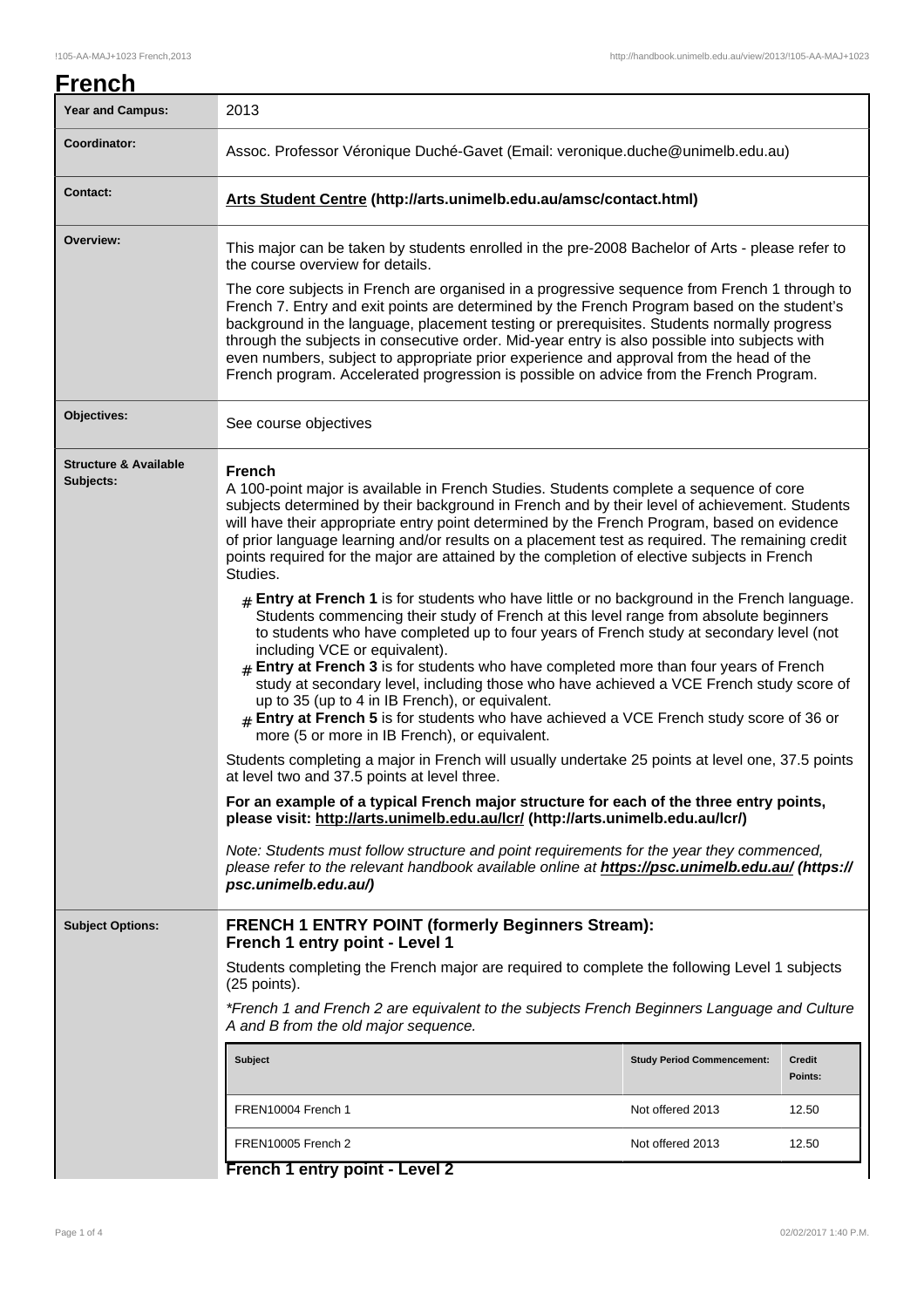Students completing the French major with a French 1 entry point are required to complete French 3, French 4 and French Cultural Studies (37.5 points) **OR** Intensive French 3 and 4 and French Cultural Studies (37.5 points).

\*French 3 and French 4 are equivalent to the subjects French Intermediate Language & Culture A and B from the old major sequence.

| <b>Subject</b>                           | <b>Study Period Commencement:</b> | <b>Credit</b><br>Points: |
|------------------------------------------|-----------------------------------|--------------------------|
| FREN20015 French 3                       | Not offered 2013                  | 12.50                    |
| FREN20017 French 4                       | Not offered 2013                  | 12.50                    |
| <b>FREN20016 French Cultural Studies</b> | Not offered 2013                  | 12.50                    |
| FREN20018 Intensive French 3 and 4       | Not offered 2013                  | 25                       |

## **French 1 entry point - Level 3**

Students completing the French major with a French 1 entry point are required to complete the following Level 3 subjects (25 points) plus one Level 3 elective (12.5 points).

| <b>Subject</b>     | <b>Study Period Commencement:</b> | <b>Credit</b><br>Points: |
|--------------------|-----------------------------------|--------------------------|
| FREN30003 French 5 | Not offered 2013                  | 12.50                    |
| FREN30004 French 6 | Not offered 2013                  | 12.50                    |

## **FRENCH 3 ENTRY POINT (formerly Intermediate Stream): French 3 entry point - Level 1**

Students completing the French major with a French 3 entry point are required to complete French 3 and French 4 (25 points). Second and third-year students have the option of completing the Summer Intensive French 3 and 4 course (25 points) instead of French 3 and French 4.

\*French 3 and French 4 are equivalent to the subjects French Intermediate Language & Culture A and B from the old major sequence.

| <b>Subject</b>                     | <b>Study Period Commencement:</b> | <b>Credit</b><br>Points: |
|------------------------------------|-----------------------------------|--------------------------|
| FREN10001 French 3                 | Not offered 2013                  | 12.50                    |
| FREN10003 French 4                 | Not offered 2013                  | 12.50                    |
| FREN20018 Intensive French 3 and 4 | Not offered 2013                  | 25                       |

## **French 3 entry point - Level 2**

Students completing the French major with a French 3 entry point are required to complete French 5 and French 6 (25 points) plus one Level 2 elective (12.5 points).

| <b>Subject</b>     | <b>Study Period Commencement:</b> | <b>Credit</b><br>Points: |
|--------------------|-----------------------------------|--------------------------|
| FREN20001 French 5 | Not offered 2013                  | 12.50                    |
| FREN20002 French 6 | Semester 2                        | 12.50                    |

## **French 3 entry point - Level 3**

Students completing the French major with a French 3 entry point are required to complete the following Level 3 subject (12.5 points) plus two Level 3 electives (25 points).

\*French Language and Culture 3A will become French 7 in 2014.

| <b>Subject</b> | <b>Study Period Commencement:</b> | <b>Credit</b> |
|----------------|-----------------------------------|---------------|
|                |                                   | Points:       |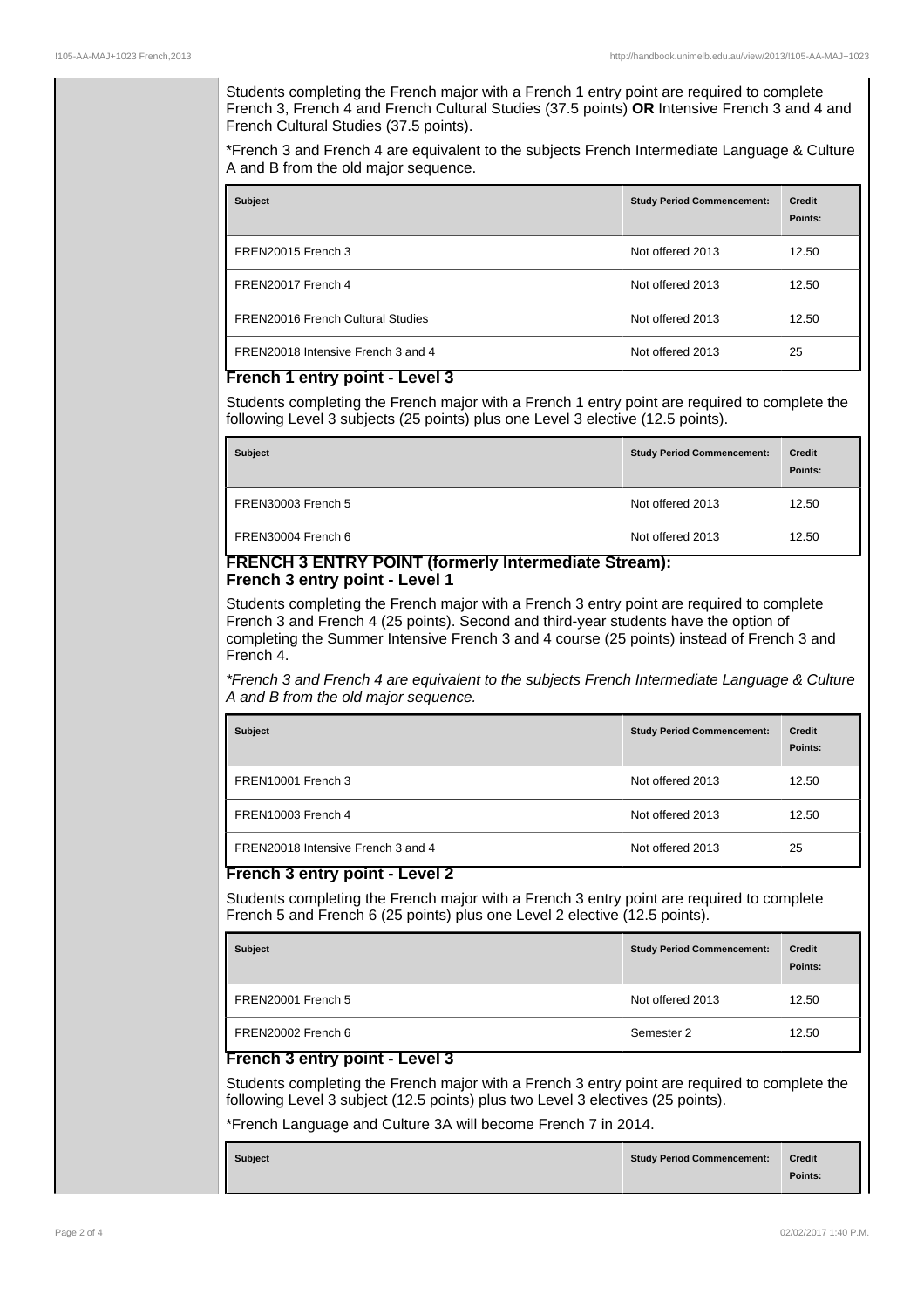| FREN30001 French Language and Culture 3A                                                                                                                    | Not offered 2013                  | 12.50                    |
|-------------------------------------------------------------------------------------------------------------------------------------------------------------|-----------------------------------|--------------------------|
| FRENCH 5 ENTRY POINT (formerly Advanced (Post-VCE) Stream):<br>French 5 entry point - Level 1                                                               |                                   |                          |
| Students completing the French major with a French 5 entry point are required to complete the<br>following Level 1 subjects (25 points).                    |                                   |                          |
| *French 5 and French 6 are equivalent to the subjects French Language and Culture 1A and 1B<br>from the old major sequence.                                 |                                   |                          |
| <b>Subject</b>                                                                                                                                              | <b>Study Period Commencement:</b> | <b>Credit</b><br>Points: |
| FREN10006 French 5                                                                                                                                          | Not offered 2013                  | 12.50                    |
| FREN10007 French 6                                                                                                                                          | Not offered 2013                  | 12.50                    |
| French 5 entry point - Level 2                                                                                                                              |                                   |                          |
| Students completing the French major with a French 5 entry point are required to complete<br>French 7 (12.5 points) plus two level 2 electives (25 points). |                                   |                          |
| <b>Subject</b>                                                                                                                                              | <b>Study Period Commencement:</b> | <b>Credit</b><br>Points: |
| FREN20019 French 7                                                                                                                                          | Not offered 2013                  | 12.50                    |
| French 5 entry point - Level 3                                                                                                                              |                                   |                          |
| Students completing the French major must complete the following subject (12.5 points) and<br>two Level 3 electives (25 points).                            |                                   |                          |
| *From 2014 onwards, students completing the French major with a French 5 entry point are<br>required to complete three Level 3 electives (37.5points).      |                                   |                          |
|                                                                                                                                                             |                                   |                          |

| Subject                                            | <b>Study Period Commencement:</b> | <b>Credit</b><br>Points: |
|----------------------------------------------------|-----------------------------------|--------------------------|
| FREN30001 French Language and Culture 3A           | Not offered 2013                  | 12.50                    |
| <b>French Electives - Level 2</b>                  |                                   |                          |
| <b>Subject</b>                                     | <b>Study Period Commencement:</b> | <b>Credit</b><br>Points: |
| FREN20003 Romanticism to Decadence: French Novels  | Not offered 2013                  | 12.50                    |
| FREN20010 The Origins of the Novel                 | Not offered 2013                  | 12.50                    |
| FREN20004 French Translation                       | Not offered 2013                  | 12.50                    |
| FREN20014 Self-Writing in French                   | Not offered 2013                  | 12.50                    |
| FREN20005 Topics in French Linguistics             | Not offered 2013                  | 12.50                    |
| FREN20007 Immigration in France                    | Not offered 2013                  | 12.50                    |
| FREN20006 French and Francophone Societies II      | Not offered 2013                  | 12.50                    |
| FREN20011 French Cinema: The New Wave and Beyond   | Not offered 2013                  | 12.50                    |
| FREN20012 French Travel Writing                    | Not offered 2013                  | 12.50                    |
| FREN20013 Matters of Taste: French Eating Cultures | Not offered 2013                  | 12.50                    |
| FREN20009 Paris: Ville Lumiere (on site in Paris)  | Not offered 2013                  | 12.50                    |
| EURO20005 Screening Europe: Image and Identity     | Not offered 2013                  | 12.50                    |
| MULT20002 Research Topics and Methods              | Not offered 2013                  | 12.50                    |